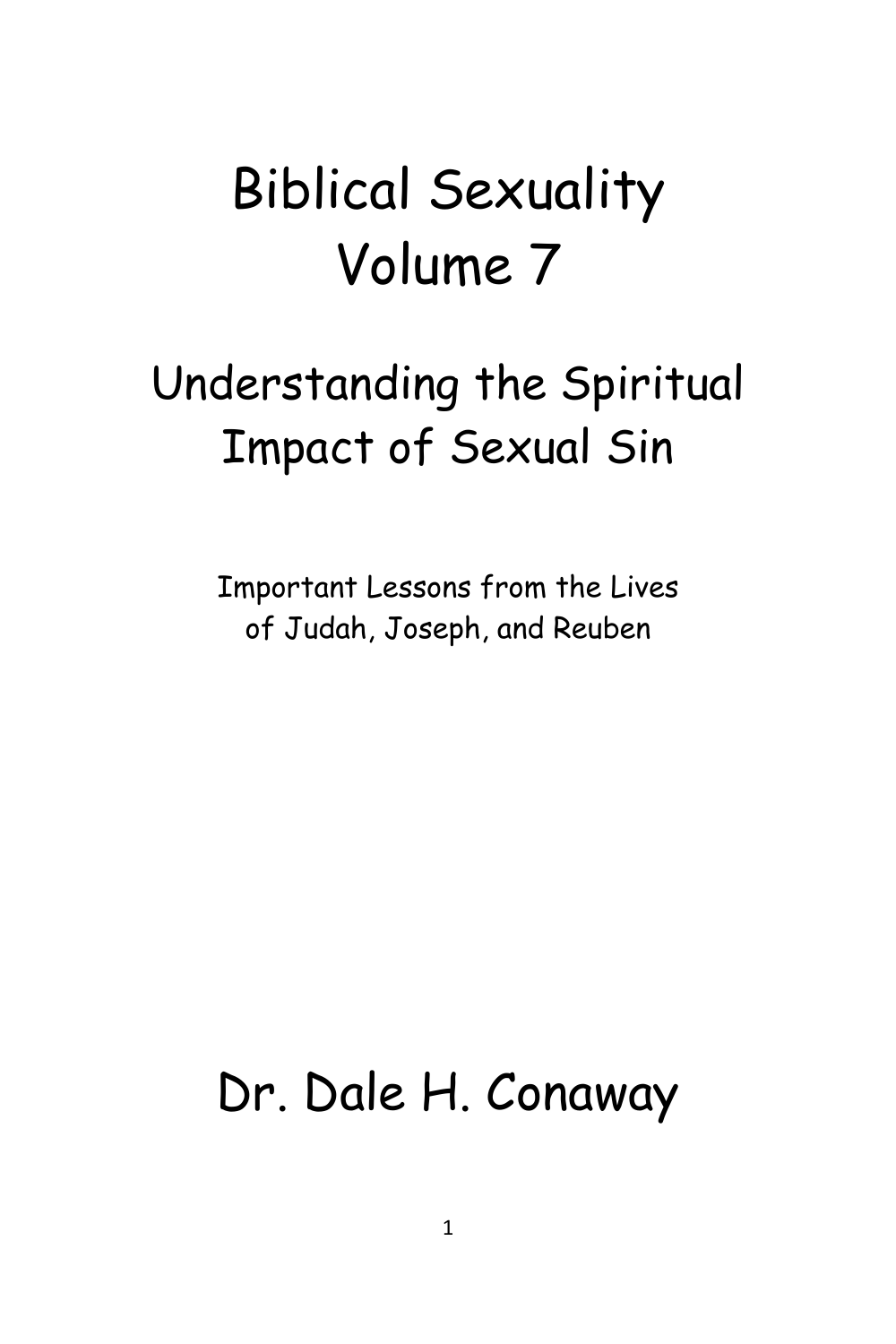## **Table of Contents**

|            |                                 | Page |
|------------|---------------------------------|------|
|            |                                 |      |
|            |                                 |      |
| Chapter 1  |                                 |      |
| Chapter 2  |                                 |      |
| Chapter 3  |                                 |      |
| Chapter 4  | The Pain of Fornication36       |      |
| Chapter 5  | The Place of Fornication44      |      |
| Chapter 6  | The Penalty of Fornication52    |      |
| Chapter 7  | The Punishment of Fornication63 |      |
| Chapter 8  |                                 |      |
| Chapter 9  | Reuben: Unstable As Water82     |      |
| Chapter 10 | Repentance & Forgiveness91      |      |
| Epilog     |                                 |      |
| Appendix   |                                 |      |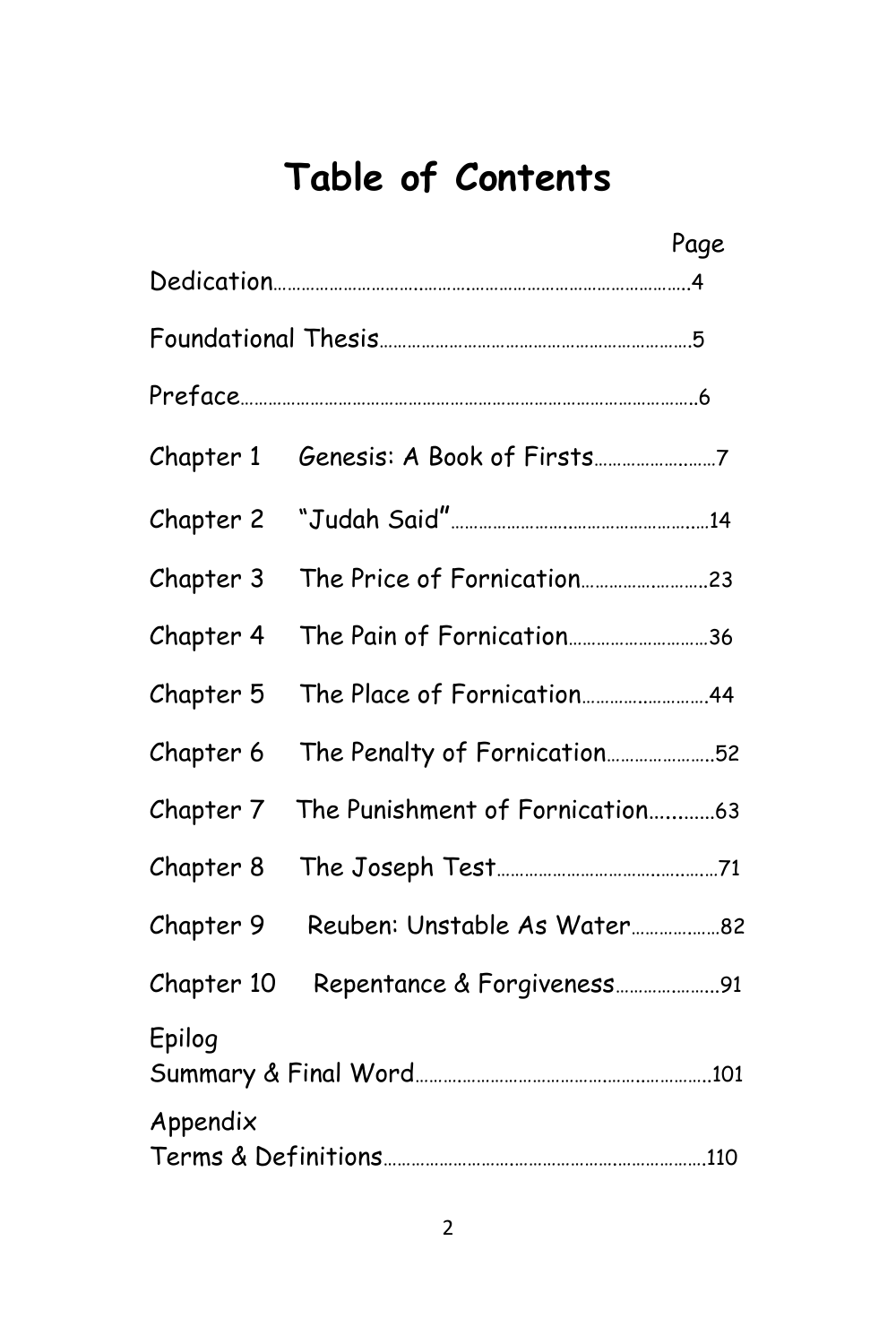## **Chapter 3 The Price of Fornication**

This chapter examines the true spiritual price of sexual sin (fornication), as spoken forth by Judah.

## **Judah Backslides**

#### **Gen.38:1-2**

And it came to pass at that time, that Judah **went down** from his brethren, and turned in to a certain Adullamite, whose name was Hirah. And Judah saw there a daughter of a certain Canaanite, whose name was Shuah; and he took her, and went in unto her.

Judah set himself on a "downward" spiritual path when he separated himself from his tribe and married into an ungodly culture. Marrying into this culture set in motion a chain of events that had the potential of undermining God's plan for his life. Judah also developed ungodly friendships in Canaan. It is important to understand that ungodly associations will often influence us into making bad decisions.

When Judah married a Canaanite, he was not acting in accordance with what had been divinely revealed to Abraham. Namely; **"God's covenant**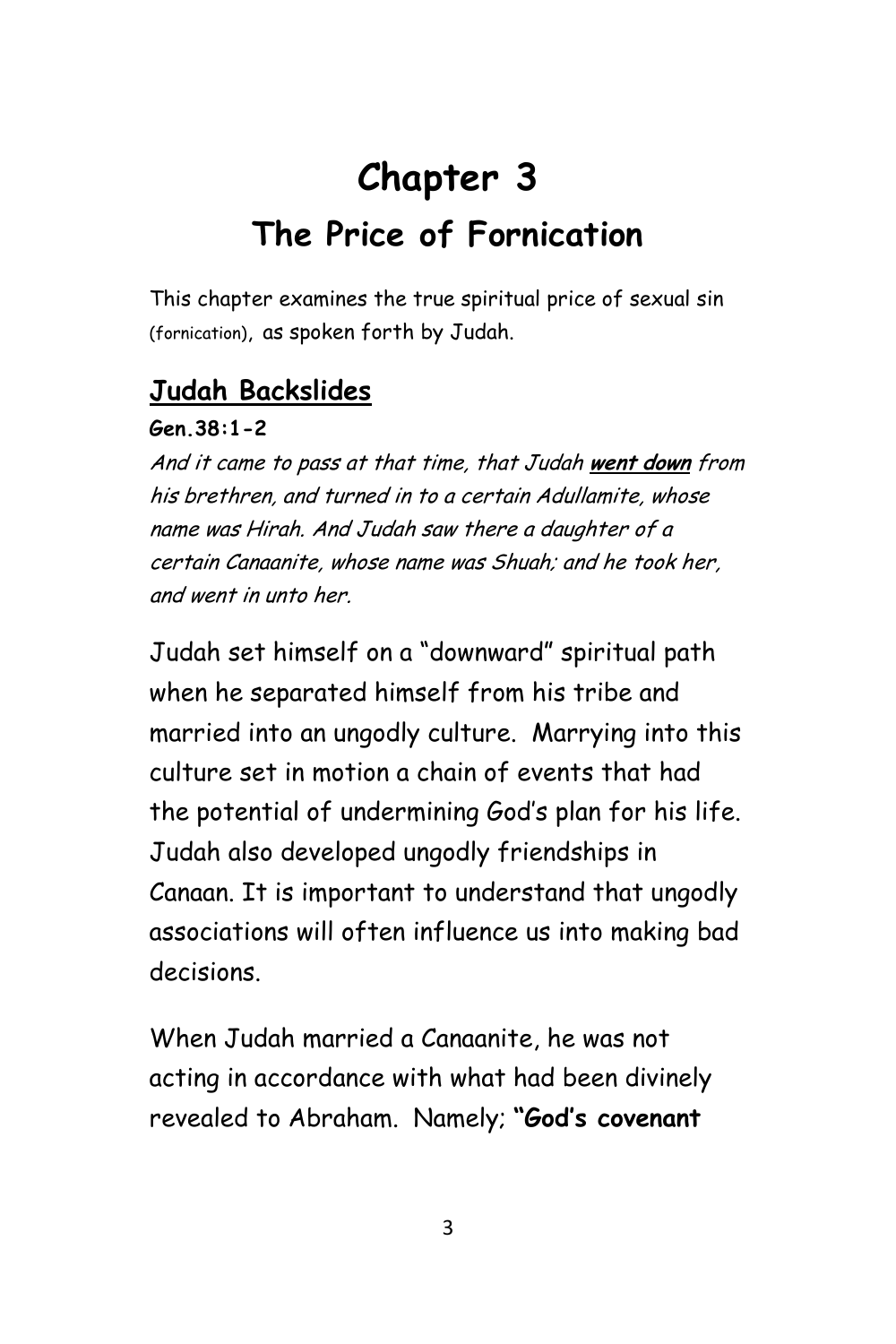**people were not to marry pagans."** This prohibition was established to:

- prevent the corruption of the Abrahamic bloodline (through which the promised Redeemer would be born)
- prevent God's people from adopting pagan behavior

As a result of his disobedience, Judah became ensnared by the ungodly value system he married into.

### **Judah's Three Sons**

Three sons were born to Judah from this marriage: Er, Onan, and Shelah. Er, Judah's 1<sup>st</sup> born was "wicked" (Strong's 7451). The word wicked means evil, corrupt, or malicious. When speaking of individuals, it refers to those who cause *injury*, calamity, or misery. Er's character was so vile, God killed him. Onan, Judah's 2<sup>nd</sup> born, "displeased" (Strong's 7489) the Lord. The word displeased is rooted in the same word that describes Er as "wicked." Having been raised in an ungodly culture, Judah's first two sons had become wicked, and both died prematurely.

#### **Gen.38:11**

Then said Judah to Tamar his daughter in law, Remain a widow at thy father's house, till Shelah my son be grown: for he said, Lest peradventure he die also, as his brethren did. And Tamar went and dwelt in her father's house.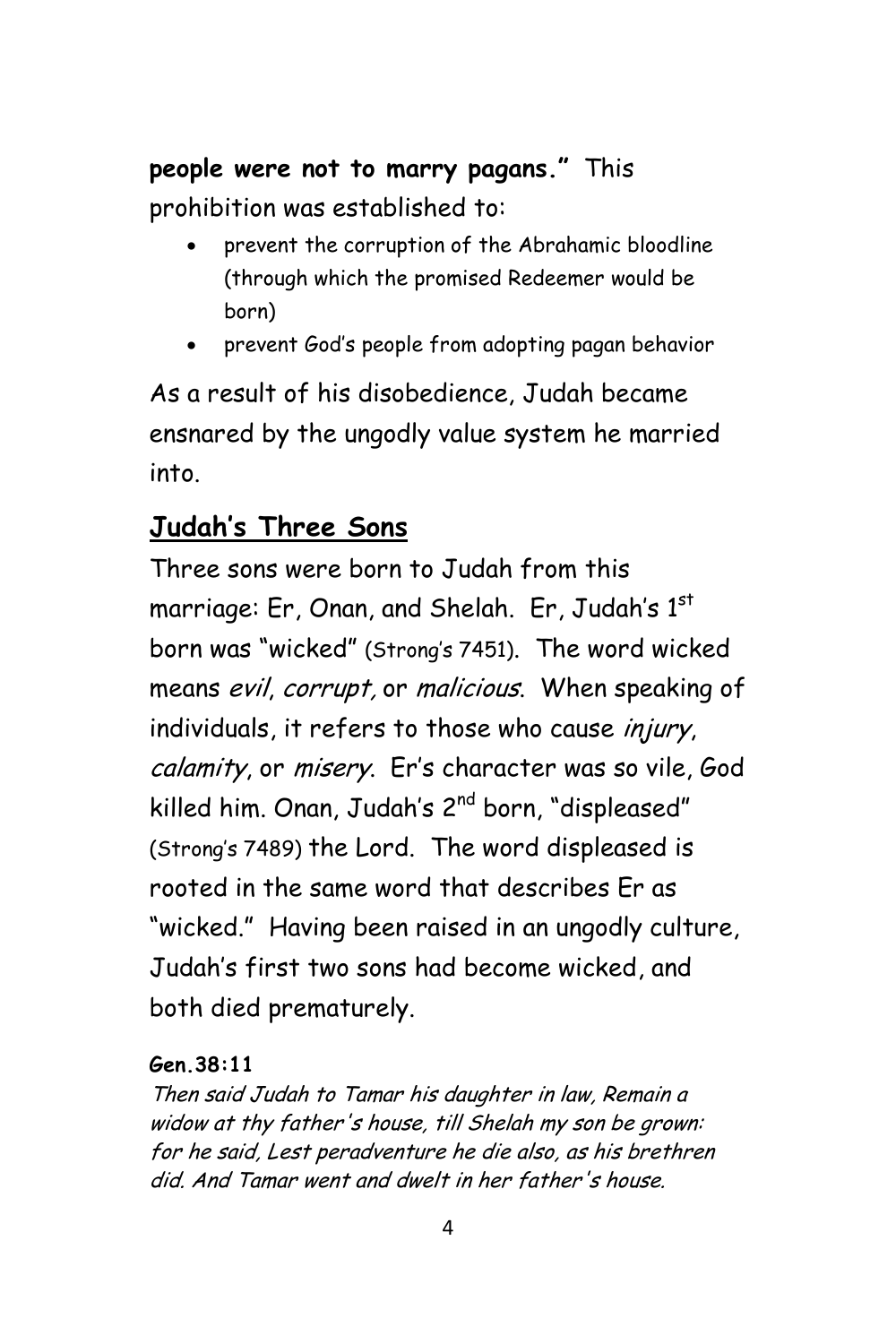After the death of Judah's first two sons, the responsibility of the "Kinsman Redeemer" now fell upon Judah's youngest son, Shelah. However, Judah thought Tamar was somehow responsible for the premature deaths of his first two sons and did not want to give Shelah to her. In reality, Judah's sons had been raised in a corrupt, ungodly culture. Their premature deaths came as a result of the "wicked" behavior they adapted while living within that ungodly culture.

## **Godly Principles: Ungodly People**

**Rom.8:7-8**

Because the carnal mind is enmity against God: for it is not subject to the law of God, neither indeed can be. So then they that are in the flesh cannot please God.

Judah could not escape his godly heritage and the godly principles he had been taught. Judah's decision to separate from his people, and the godly influences of his youth, caused conflicts on a number of levels. Living in a pagan culture, Judah found himself trying to convince ungodly people to live by Godly principles. Ungodly people will always be at odds with Godly principles.

A prime example of this conflict can be seen when Judah tried to persuade Onan to obey the Kinsman Redeemer Law. When Judah tried to convince Onan to apply the Kinsman Redeemer Law, Onan used it as an opportunity to fulfill his sexual lust.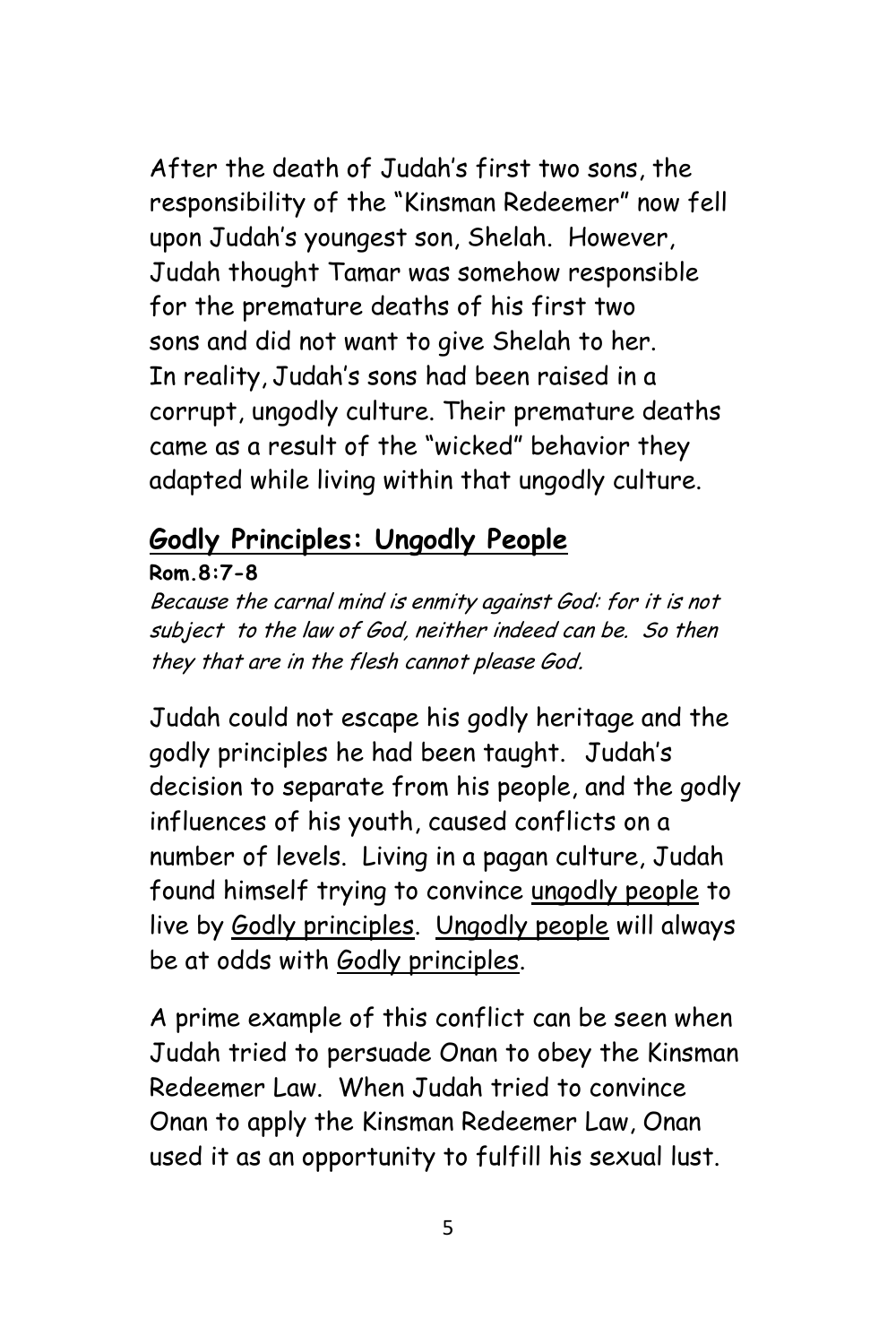But he neglected the responsibility of the law's true purpose. It is important to note that wicked, unrighteous people, like Onan, will usually choose **temporal lust** over **eternal purpose**.

## **Tamar's Plot**

#### **Gen.38:14-15**

And she put her widow's garments off from her, and covered her with a vail, and wrapped herself, and sat in an open place, which is by the way to Timnath; for she saw that Shelah was grown, and she was not given unto him to wife. When Judah saw her, he thought her to be an harlot; because she had covered her face.

Tamar was determined to have children and was not going to be denied the rights and privileges provided her by the Kinsman Redeemer Law. Therefore, she devised a plan to present herself to Judah as a harlot (temple prostitute), hoping to be impregnated by him.

Here again, we see someone with an **ungodly perspective** attempting to apply a **Godly principle**. People like Tamar, who are not in right relationship with God, routinely resort to ungodly means (deception, dishonesty) in order to get what they want. Like many, Tamar believed the "end justifies the means." However, this is not God's way. Godly principles will work as God intended, if we apply godly means.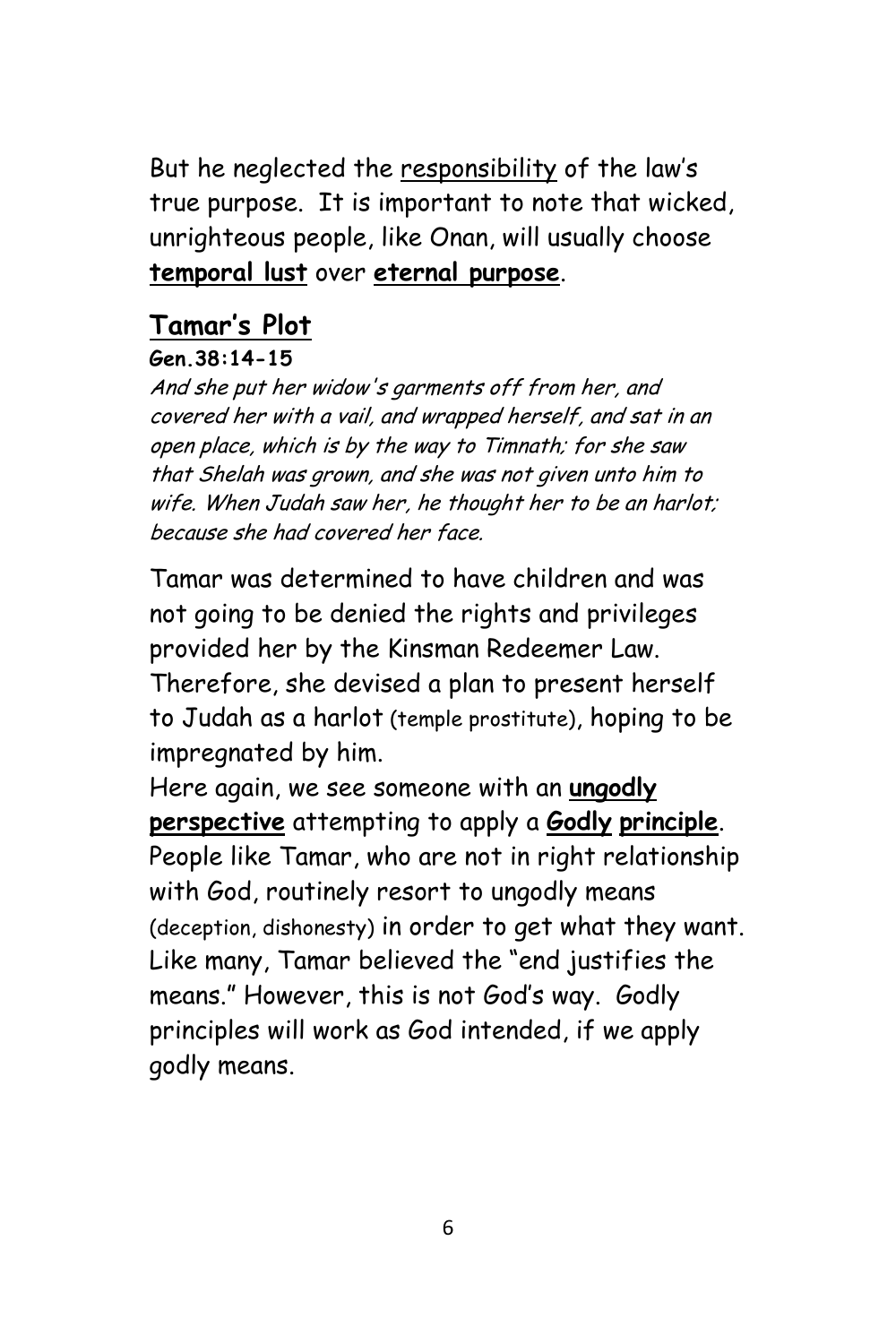## **Spiritual Encounters**

#### **Gen.38:15-16**

When Judah saw her, he thought her to be an **harlot**; because she had covered her face. And he turned unto her by the way, and said, Go to, I pray thee, let me come in unto thee; (for he knew not that she was his daughter in law.) **And she said, What wilt thou give me, that thou mayest come in unto me?**

Every scripture is useful in expanding our knowledge of some aspect of God's purpose, nature, and character. The passage in Gen.38:15- 16 represents a **spiritual encounter**. This encounter is important because of the spiritual lesson it teaches us about sexual sin. If we are to understand the lesson this passage teaches, we must recognize what Tamar represents; a *spirit of harlotry* (Prov.7:10-27). Dressed as a harlot, Tamar symbolizes an evil, unseen spiritual force. The spirit of harlotry.

- 1. is always cloaked in deception
- 2. seeks to reap spiritual destruction
- 3. is on a mission to defile through sexual sin

Ultimately, Tamar's plot would not have worked if Judah had not become corrupted by Canaanite culture. Judah's thought life had become polluted by the culture he had adopted and by the friendships he maintained. Even though there was no written law prohibiting sex with prostitutes, the acceptable standard for sexual behavior had already been established in Gen.2:23-25.